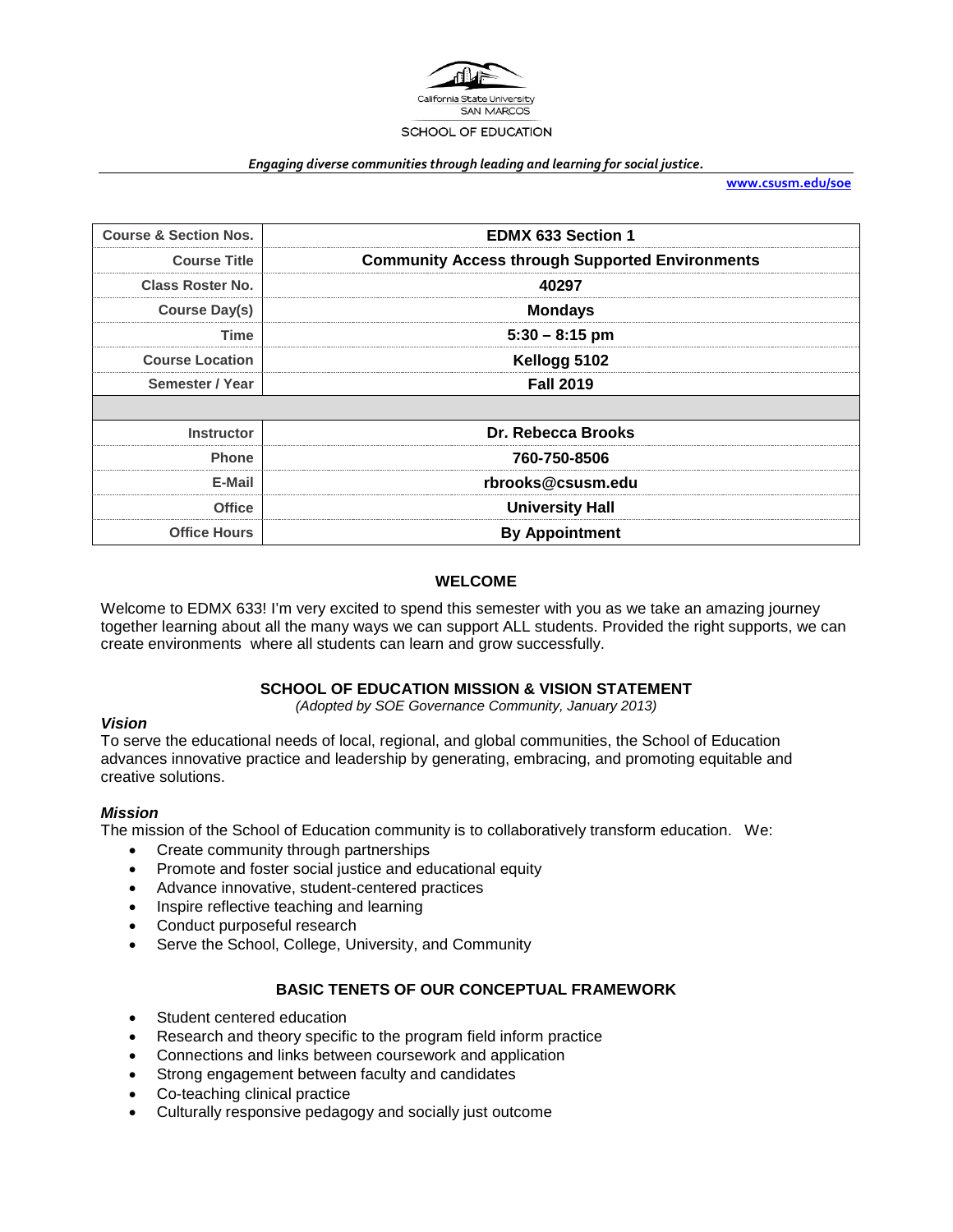

Engaging diverse communities through leading and learning for social justice.

www.csusm.edu/soe

## **TABLE OF CONTENTS**

| High School Observation and Interview: Implications of IDEIA and More (20 points)15 |  |
|-------------------------------------------------------------------------------------|--|
|                                                                                     |  |
|                                                                                     |  |
|                                                                                     |  |
|                                                                                     |  |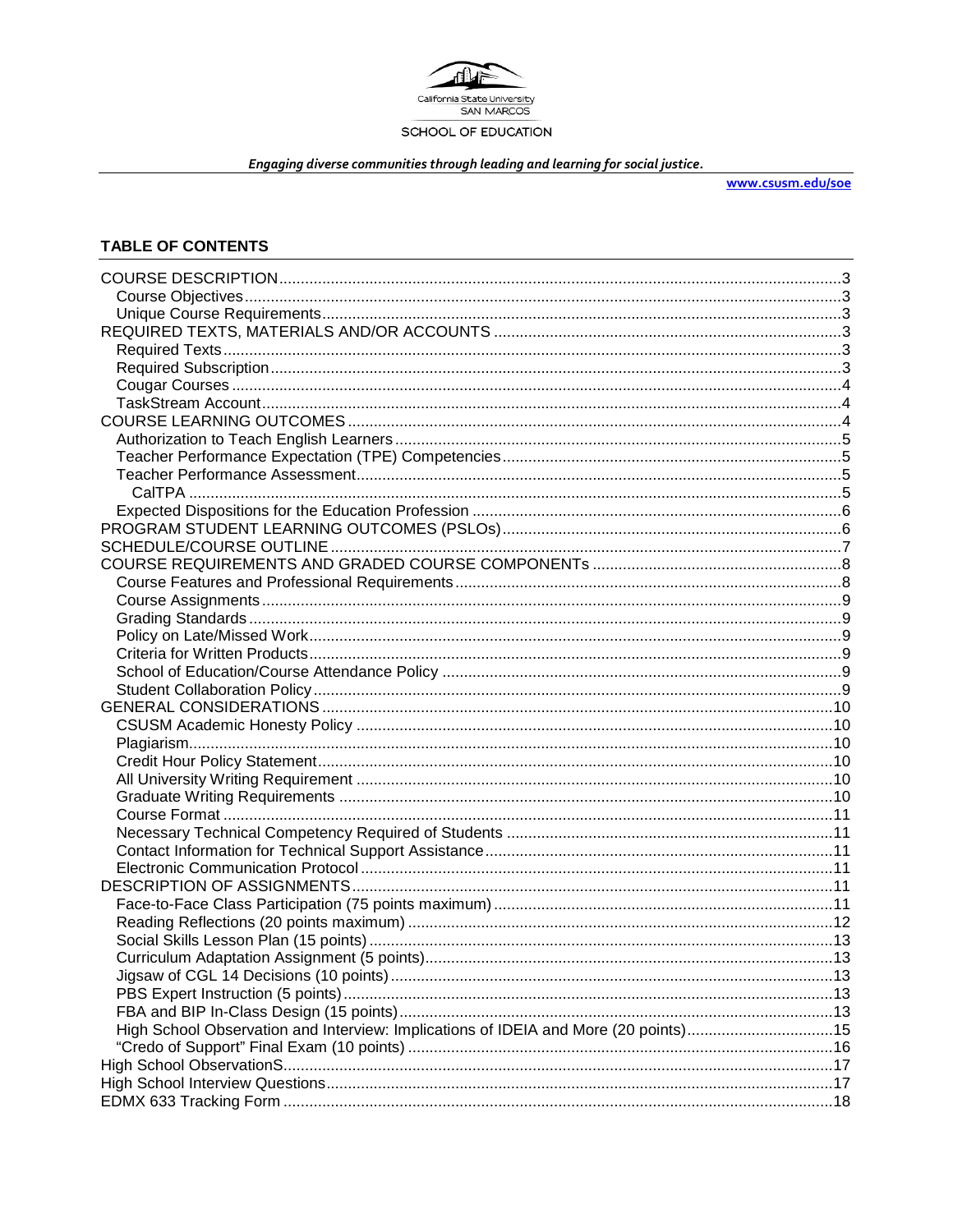# **COURSE DESCRIPTION**

Focuses on methods and strategies for facilitating learner access and growth in academic, social relationship, communication, vocational, personal, recreational, community, and functional life skill domains. Emphasizes the development and implementation of positive behavioral support plans and interventions that address students' behavioral, social, and motivational needs as well as transition planning, family-centered assessment, student empowerment, conflict resolution, and friendship development.

## **Course Objectives**

After completion of EDMX 633, students will demonstrate competence in the following areas through successful completion of an assignment and/or activity:

- ability to produce a Social Skills Lesson Plan
- understanding of the 14 Decisions of Cooperative Group Learning (CGL)
- knowledge of IDEIA
- ability to read and understand an FBA & BIP
- skills to implement a MAPS
- understanding of the meaning of Credo of Support

## **Unique Course Requirements**

Students will complete the MAPS and High School Observation and assignments through a school observation and meeting off campus (See Assignment Description below).

## **REQUIRED TEXTS, MATERIALS AND/OR ACCOUNTS**

# **Required Texts**

- Brown F., McDonnell, J., & Snell, M. E. (2016). *Instruction of students with severe disabilities* (8th ed.) Boston: Pearson. [Also used in EDMX 627, 631, 632, and 635]
- Kagan, S., Kyle, P., & Scott, S. (2004). *Win-win discipline: Strategies for all discipline problems.* San Clemente, CA: Kagan Publishing.
- Pineda, Y., & Brooks, R. (2017). *Adapting Unstoppable Learning*. Bloomington, IN: Solution Tree.
- Villa, R., Thousand, J., & Nevin, A. (2010). *Collaborating with students in instruction and decision making: The untapped resource.* Thousand Oaks, CA: Corwin Press.

## **Required Subscription**

*Conversations That Matter* website:<http://conversationsthatmatter.org/user>

1) Click on the SUBSCRIBE NOW button and then on the STUDENT SUBSCRIPTION button.

2) Student registration will show as \$20. Select CSUSM, provide your Student ID #, and select Jodi Robledo or Jacque Thousand as the instructor.

- 3) Click on the CONTINUE TO NEXT STEP button, then click on the ADD TO CART button.
- 4) E-mail and billing information will be requested. Complete all fields and click CONTINUE TO NEXT STEP.
- 5) You then are directed to PAYPAL where you can pay through your PAYPAL account or with a credit card.

6) After paying, PayPal displays a page stating your transaction was successful. **You must click on the link provided on this page** to return to the Conversations That Matter website. This will activate your account.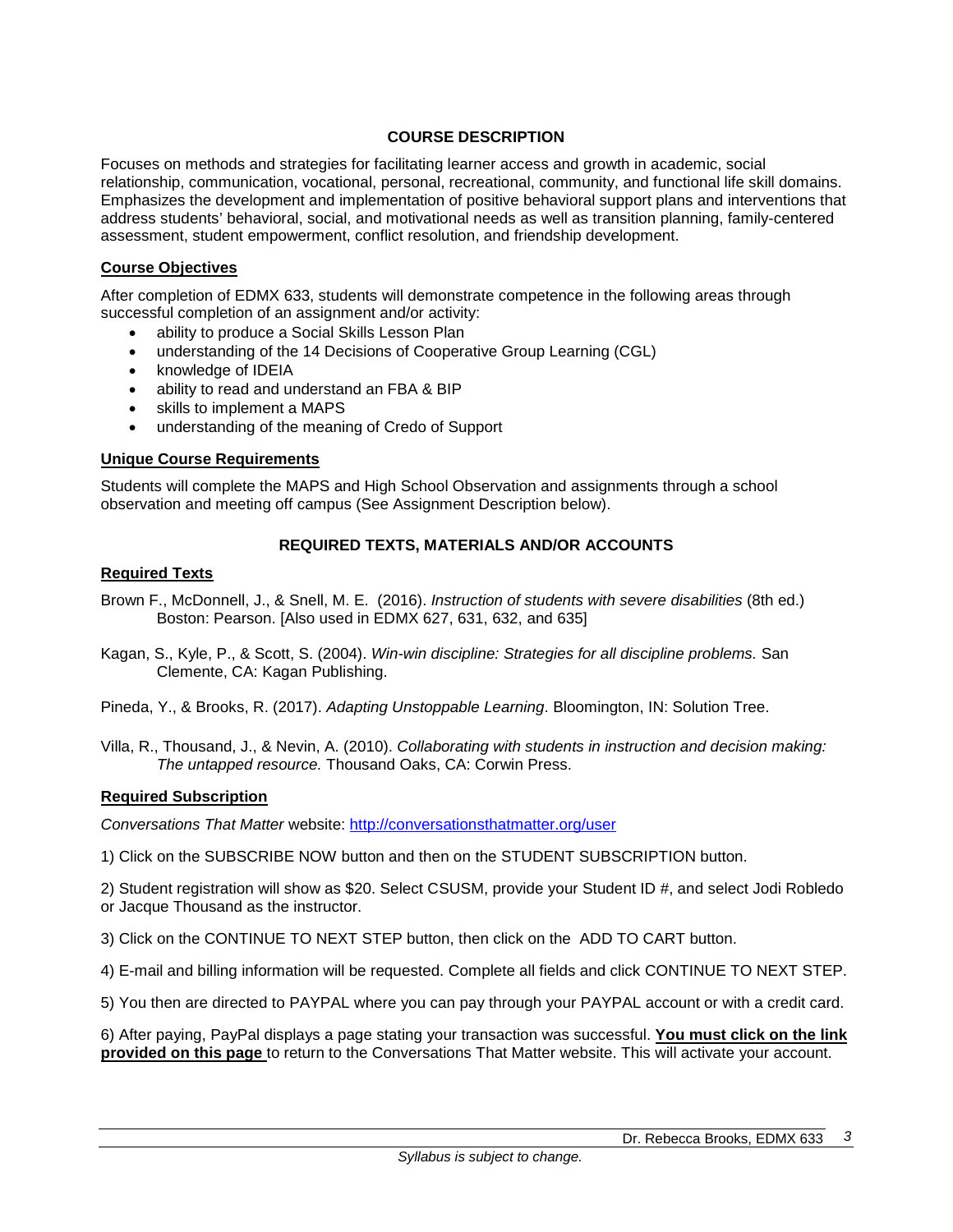7) You will immediately receive an e-mail with a link that provides access to the site with a temporary password. If you don't receive an e-mail, check your junk mail. If you still can't find the e-mail, go to the website and click on "Get Login Help". Enter your email address and another e-mail will be sent to you.

## **Cougar Courses**

The Cougar Courses site http://cc.csusm.edu provides additional materials such as the syllabus, rubrics of assignments, "drop boxes" for assignment, reading materials, power points, weekly course information, etc.

## **TaskStream Account**

The School of Education uses TaskStream to manage candidates' TPE, clinical practice, signature assignment, and disposition assessments. Candidates must be enrolled in TaskStream throughout the Mild/Moderate and Moderate/Severe Education Specialist program(s). Enrollment fees are paid by going to [www.taskstream.com](http://www.taskstrem.com/) and registering for at least one year.

## **Concurrent Candidates**

After enrolling, access your specially designed Education Specialist program bucket - *Concurrent MS/ES Program 2018-2019* - by going to your home page, finding the Self-Enrollment area & clicking *Enter Code* button. Enter *concurrent1819* as the program code. If this is the correct program, click the *Enroll* button.

### **Add-On Candidates**

After enrolling, access your specially designed education specialist program bucket – *Add On Ed Specialist Credentials 2019-2020* by going to your home page, finding the self-enrollment area, and clicking the enter code button. Enter *addon1920* as the program code. If this is the correct program, click the *Enroll* button.

Candidates completing both the Mild/Moderate and Moderate/Severe credentials should enroll for **at least two years**. The Education Specialist program now will show on your TaskStream home page when you log in. Remember your enrollment name and password.

## **COURSE LEARNING OUTCOMES**

Upon successful completion of this course, candidates will demonstrate knowledge and skills in:

## **1.0 Practices to Promote Community, Self-Discipline, and Positive Behavior Supports**

- 1.1 the use of formal and informal cooperative group learning structures and class meetings to create a caring and cooperative classroom climate
- 1.2 the use of a "pyramid" hierarchy of classroom management and intervention skills to prevent behavioral disruptions and create a climate of responsibility
- 1.3 the design, implementation, and evaluation of programs to teach and/or strengthen appropriate behavior and reduce unacceptable behavior through observation, ecological analysis, and interpretation of the communicative intent of behavior
- 1.4 crafting effective behavioral supports for students with diverse behavioral, communication, and learning characteristics
- 1.5 the use of peer tutoring, partner learning, and peer mediation curriculum to promote natural peer supports and peer mediated instruction, support, and problem solving
- 1.6 student, family, and teacher involvement in IEP, ITP, and age of majority rights activities at the secondary level

## **2.0 Social Relationships**

- 2.1 methods for creating a positive school climate, developing a community of learners, and facilitating social behavior in diverse educational settings based upon the Circle of Courage
- 2.2 the integration of social skills and social skill curricula into the general education curriculum and cooperative group learning and partner learning structures
- 2.3 methods for teaching interpersonal skills, including conflict resolution
- 2.4 the use of Circles of Friends and other friendship-building methods to build social networks
- 2.5 the use of assessment methods such as MAPS to identify IEP goals and objectives that address valued life outcomes, including social relationships

## **3.0 Effective Communication and Self Determination**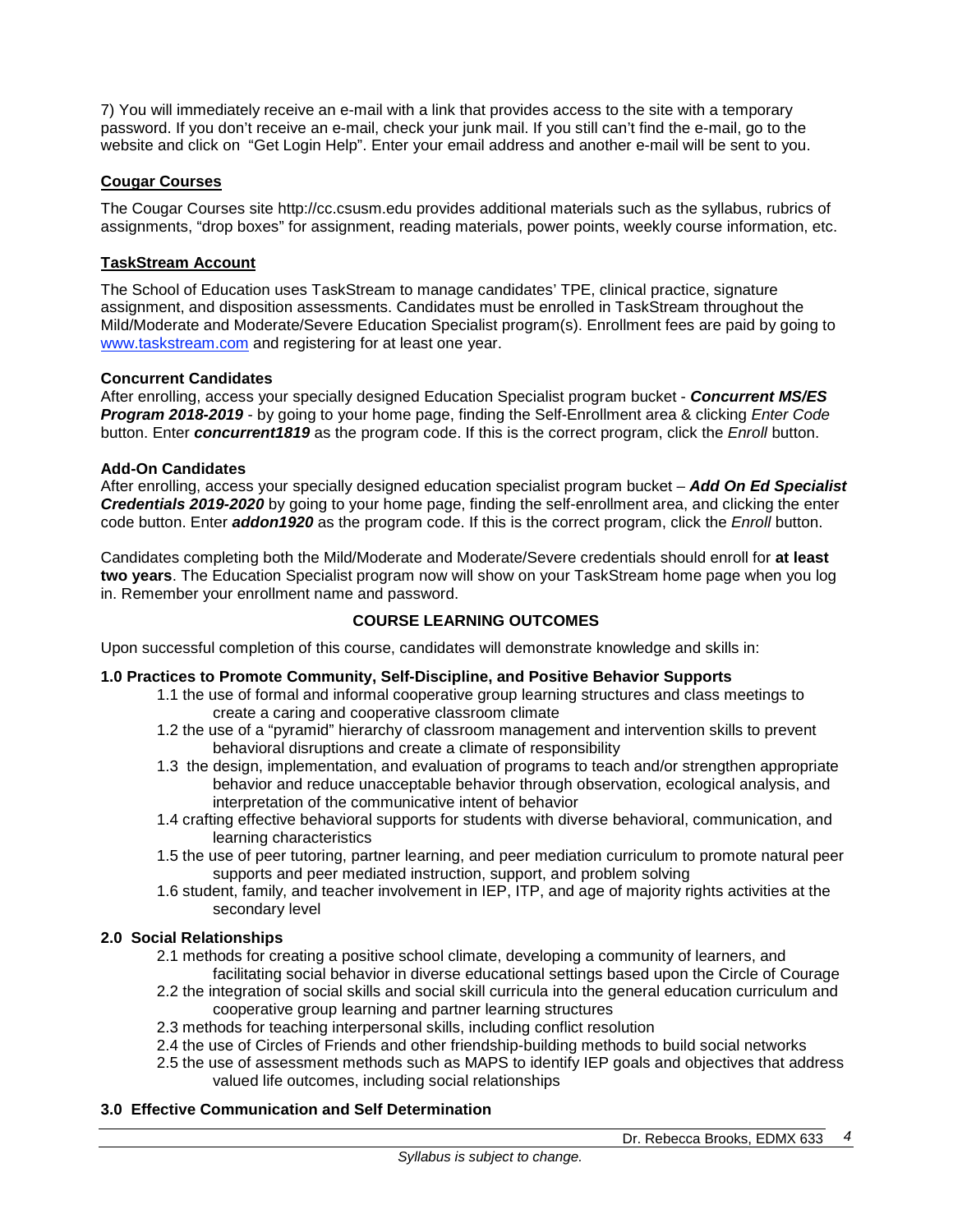- 3.1 the preparation of students to be self advocates, using principles of self determination
- 3.2 accurately detecting and interpreting the communicative intent of behavior (e.g., via Process Communication)
- 3.3 the identification of communication supports for students with communication challenges

## **4.0 Inclusion in General Education Curriculum and Community**

- 4.1 the use of creative problem solving to formulate supports for students who present behavioral challenges or who have disabilities so they can meaningfully participate in shared activities in general education and community environments
- 4.2 the use of ecological analysis, functional analysis of behavior, and principles of positive behavioral supports to facilitate participation in inclusive settings
- 4.3 the use of person-centered approaches (e.g., MAPs, Multiple Intelligences) to assess and develop instruction, IEP goals, and Individualized Transition Plan goals and activities for school-age and post-secondary employment, living, and continuing education opportunities

## **Education Specialist Standards Primarily Addressed in EDMX 633**

Program Standard 4: Effective Communication and Collaborative Partnerships Program Standard 11: Typical and Atypical Development Program Standard 12: Behavioral, Social, and Environmental Supports for Learning Program Standard 13: Curriculum and Instruction of Students with Disabilities Program Standard 14: Creating Health Learning Environment Mild/Mod Standard 3: Planning and Implementing Mild/Moderate Curriculum and Instruction Mild/Mod Standard 4: Positive Behavior Support Mod/Severe Standard 3: Developing Social Interaction Skills and Facilitating Social Context Mod/Severe Standard 4: Assessment, Program Planning, and Instruction Mod/Severe Standard 6: Positive Behavior Support

## **Authorization to Teach English Learners**

This credential program has been specifically designed to prepare teachers for the diversity of languages often encountered in California public school classrooms. The authorization to teach English learners is met through the infusion of content and experiences within the credential program, as well as additional coursework. Candidates successfully completing this program receive a credential with authorization to teach English learners. *(Approved by CCTC in SB 2042 Program Standards, August 02)*

### **Teacher Performance Expectation (TPE) Competencies**

The course objectives, assignments, and assessments have been aligned with the CTC standards for Education Specialist Credential. This course is designed to help teachers seeking a California teaching credential to develop the skills, knowledge, and attitudes necessary to assist schools and district in implementing effective programs for all students. The successful candidate will be able to merge theory and practice in order to realize a comprehensive and extensive educational program for all students.

### **Teacher Performance Assessment**

Beginning July 1, 2008 all California credential candidates must successfully complete a state-approved Teacher Performance Assessment (TPA), as part of the credential program of preparation. The CSUSM credential programs are using the CalTPA (California Teacher Performance Assessment). Multiple and/or single subject California credential candidates must successfully complete the state-approved CalTPA.

## **CalTPA**

To assist with your successful completion of the CalTPA, a series of informational seminars are offered over the course of the program. TPA related questions and logistical concerns are to be addressed during the seminars. Your attendance to TPA seminars will greatly contribute to your success on the assessment. The CalTPA Candidate Handbook, TPA seminar schedule, and other TPA support materials may be found on this website: <http://www.ctcpa.nesinc.com/Home.aspx>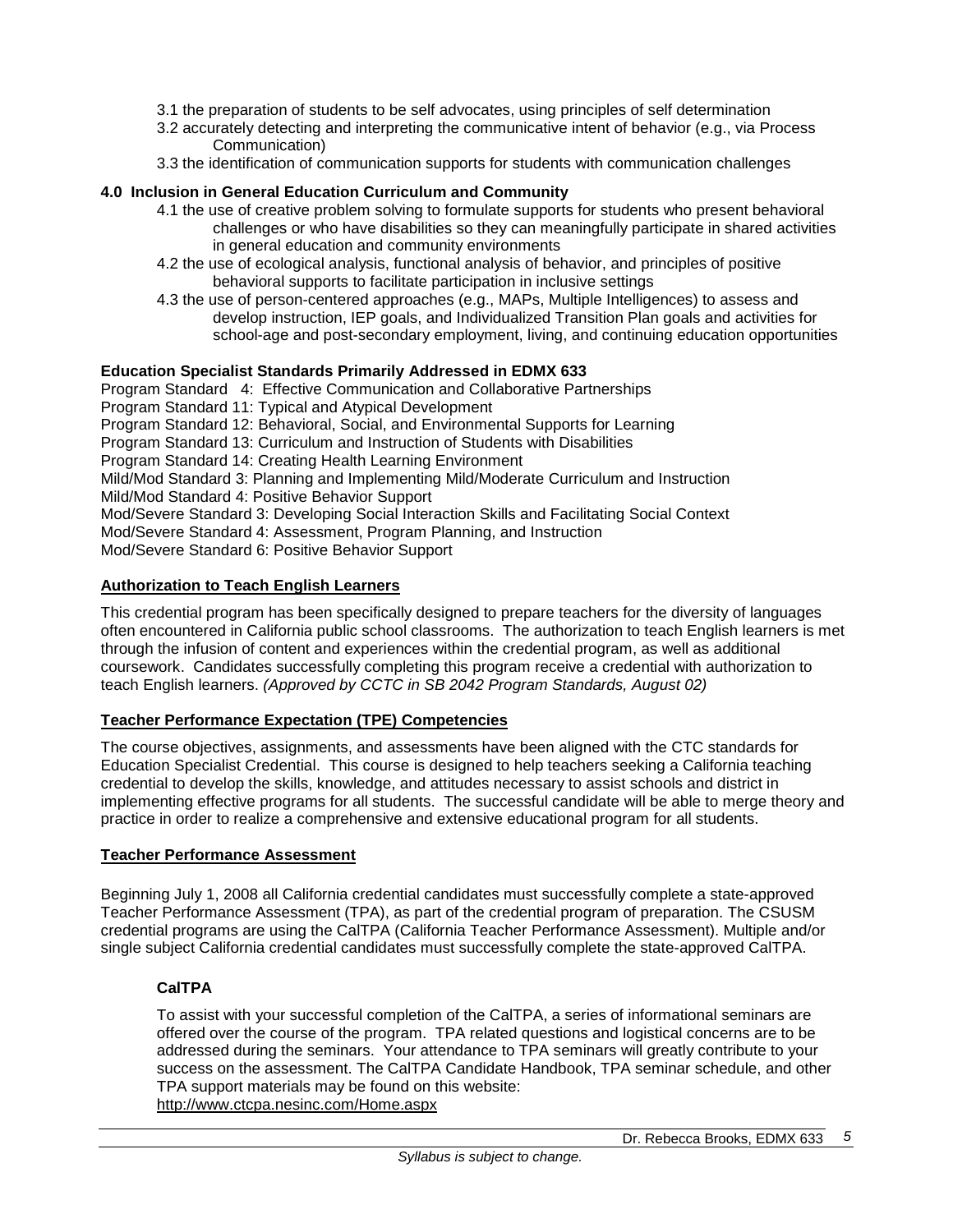Additionally, to support your success in your credential program and with TPA, SOE classes use common pedagogical language, lesson plans (lesson designs), and unit plans (unit designs). **Expected Dispositions for the Education Profession**

Education is a profession that has, at its core, certain dispositional attributes that must be acquired and developed. Teaching and working with learners of all ages requires not only specific content knowledge and pedagogical skills, but positive attitudes about multiple dimensions of the profession. The School of Education has identified six dispositions that must be evident in teacher candidates: social justice and equity, collaboration, critical thinking, professional ethics, reflective teaching and learning, and life-long learning. These dispositions have observable actions that will be assessed throughout the preparation program. For each dispositional element, there are three levels of performance - *unacceptable*, *initial target*, and *advanced target*. The description and rubric for the three levels of performance offer measurable behaviors and examples.

The assessment is designed to provide candidates with ongoing feedback for their growth in professional dispositions and includes a self-assessment by the candidate. The dispositions and rubric are presented, explained and assessed in one or more designated courses in each program as well as in clinical practice. Based upon assessment feedback candidates will compose a reflection that becomes part of the candidate's Teaching Performance Expectation portfolio. Candidates are expected to meet the level of *initial target* during the program. Please find the Education Specialist Profession Dispositions in the Special Education Programs Clinical Practice webpage at the following URL:

<http://www.csusm.edu/soe/credential/specialeducation/clinicalpractice.html>

# **PROGRAM STUDENT LEARNING OUTCOMES (PSLOs)**

## **Preliminary Mild/Moderate and Moderate/Severe Education Specialist Program**

Upon successful program completion, Preliminary Education Specialist teacher candidates will demonstrate proficiencies in

- 1. Applying current disability-related federal and state laws, procedures, and ethics pertaining to special education referral and eligibility and Individual Education Program plan development, monitoring, and implementation.
- 2. Using various formal and informal assessment data from multiple sources to a) develop IEP goals based upon individual students' assessed needs and b) monitor student progress toward IEP goal achievement.
- 3. Using knowledge of the characteristics of various disabilities and their effects on learning, skill development, and behavior to develop and deliver appropriate instruction to advance student progress toward IEP goal attainment and meaningful participation and progress in the curriculum.
- 4. Differentiating instruction through a) knowledge and application of a variety of instructional and positive behavior support methodologies and b) use of technology inclusive of augmentative and alternative communication systems, applications, and devices.
- 5. Collaborating, coordinating, consulting, and co-teaching effectively with general educators, special education and related service providers, paraeducators, students' families and community agency personnel to maximize communication and instructional quality.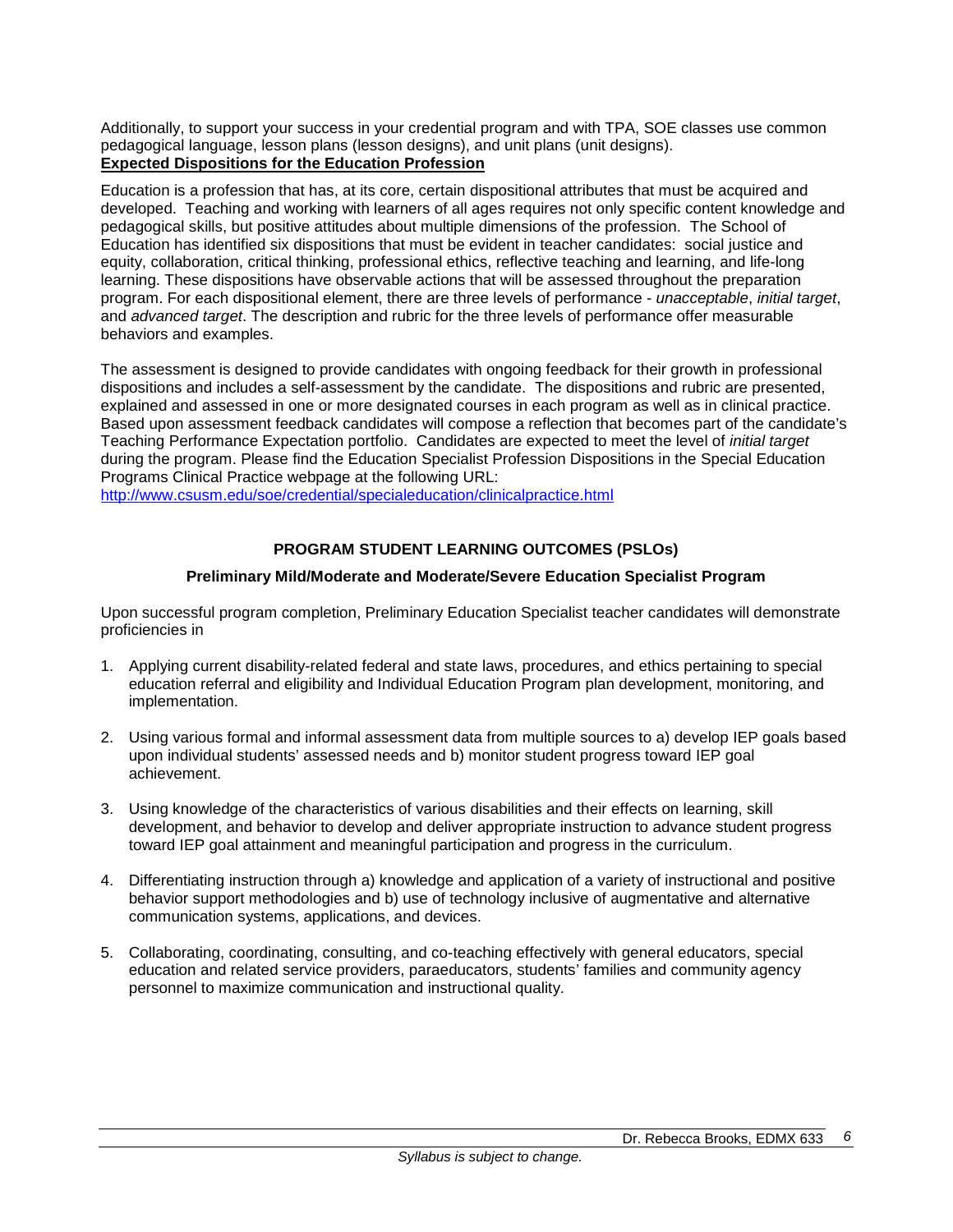| <b>CLASS</b> | <b>DATE</b> | <b>TOPIC</b>                                                                                                                                          | <b>READINGS DUE</b>                                                                                                | <b>ASSIGNMENTS DUE</b>                                                                                     |
|--------------|-------------|-------------------------------------------------------------------------------------------------------------------------------------------------------|--------------------------------------------------------------------------------------------------------------------|------------------------------------------------------------------------------------------------------------|
| #1           | 8/26        | <b>Course Introduction</b><br>ABC's of Effective Teaching                                                                                             |                                                                                                                    |                                                                                                            |
| #2           | 9/2         | <b>Labor Day Holiday</b><br><b>No Class</b>                                                                                                           |                                                                                                                    |                                                                                                            |
| #3           | 9/9         | D's of Effective Teaching<br>The Discipline Pyramid<br>Creating a Healthy Learning<br>Environment                                                     | $\sim$ Win 18<br>$\sim$ VTN Ch. 1 & 9                                                                              | ~ Purchase All Texts<br>$\sim$ Subscribe to<br>Conversations that<br><b>Matter</b><br>$\sim$ Reflection #1 |
| #4           | 9/16        | Breadth of Experience Sign Up<br>and Spring Clinical Practice                                                                                         |                                                                                                                    |                                                                                                            |
|              |             | Guest Teachers: Mike Norman                                                                                                                           |                                                                                                                    |                                                                                                            |
| #5           | 9/23        | The Hidden Curriculum<br>Co-Teacher: Stephen Hinkle                                                                                                   | ~Win Pages iii-xxi<br>$-Win Ch. 1, 2, 3, 7$                                                                        | $\sim$ Reflection #2                                                                                       |
|              |             | Social Skills Lesson Topic                                                                                                                            |                                                                                                                    |                                                                                                            |
| #6           | 9/30        | Self-Determination and Intensive<br>Discovery;<br><b>MAPs (Making Action Plans)</b>                                                                   | ~ MAPs materials on<br><b>Cougar Courses</b><br>$\sim$ VTN Ch. 7<br>$\sim$ Brown Ch. 14                            |                                                                                                            |
| #7           | 10/7        | Social Skills Lesson Planning<br><b>GRR</b><br><b>Purpose Statements</b><br><b>GLOC</b>                                                               | ~Win Ch. 8, 13<br>~Brown Ch. 11<br>~AUL Introduction & Ch.<br>1 (Download<br>Reproducible Forms<br>from Publisher) | ~Reflection #3<br>~Be Prepared to<br>discuss AUL Study<br><b>Guide Questions for</b><br>Ch. 1              |
| #8           | 10/14       | Accessible Curriculum                                                                                                                                 | -AUL Ch. 2<br>$-Win Ch. 19$<br>$-VTN$ Ch. $6$<br>~Brown Ch. 5                                                      |                                                                                                            |
| #9           | 10/21       | Strengths-based and trauma-<br>informed support to learning and<br>social- emotional development<br><b>Guest Co-Teachers:</b><br>Monarch School Staff | ~Win Ch. 14 & 15<br>$-VTN$ Ch. $8$<br>$-Win Ch. 20$<br>~Win Ch. 20.26                                              | ~Reflection #4                                                                                             |

# **SCHEDULE/COURSE OUTLINE**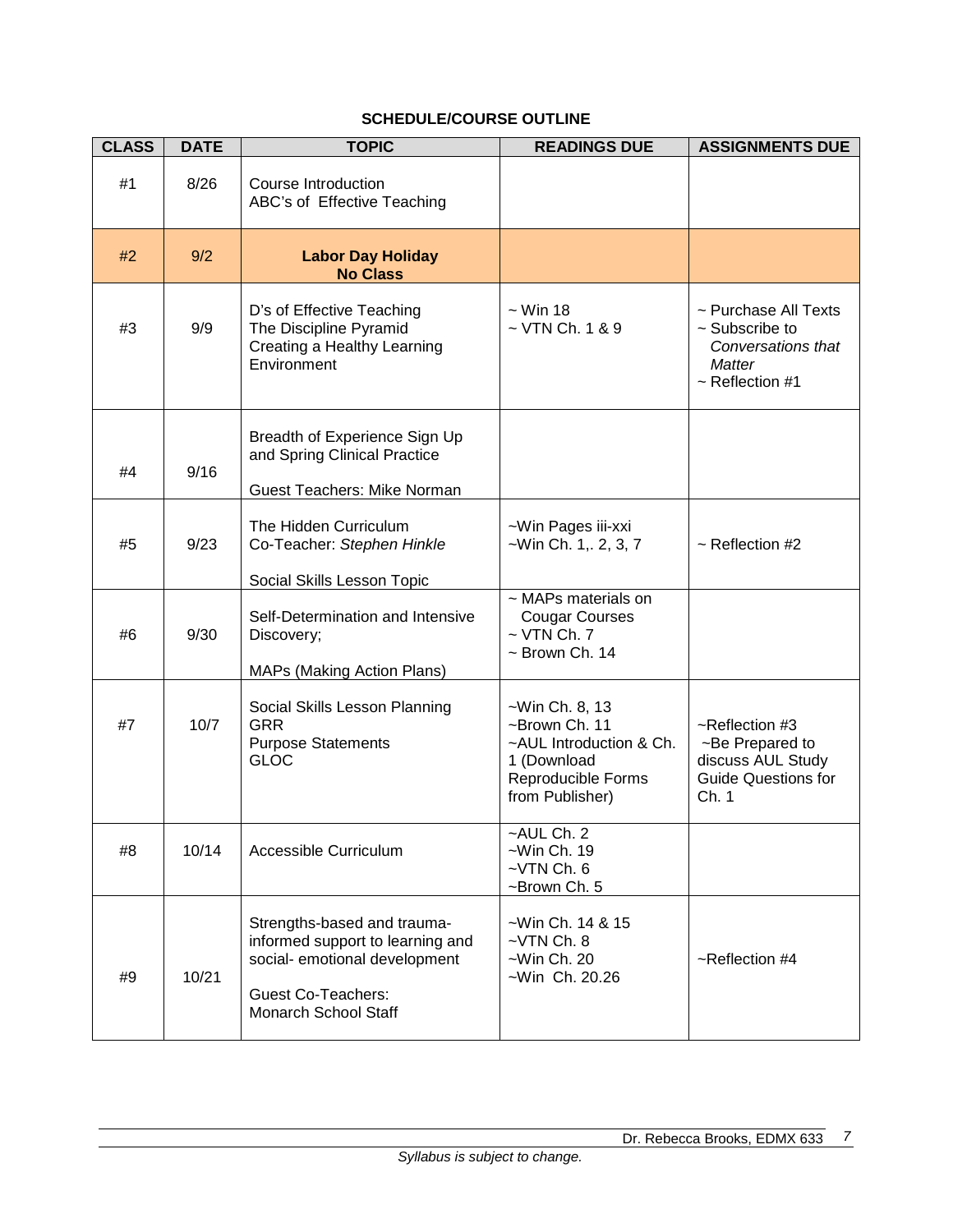| <b>CLASS</b> | <b>DATE</b> | <b>TOPIC</b>                                                                                                    | <b>READINGS DUE</b>                                                            | <b>ASSIGNMENTS DUE</b>                                                                                           |
|--------------|-------------|-----------------------------------------------------------------------------------------------------------------|--------------------------------------------------------------------------------|------------------------------------------------------------------------------------------------------------------|
| #10          | 10/28       | Social skills lesson peer review &<br>revision<br><b>Students as Peer Tutors</b>                                | ~AUL Ch. 3<br>$-VTN$ Ch. 2, 3 & 4                                              | ~ Social Skills Lesson<br>Plan for Peer<br>Review                                                                |
| #11          | 11/4        | <b>PBS Expert Instruction</b><br>Sensory regulation & PBIS                                                      | ~PBS Expert<br>assigned readings from<br>Brown Ch. 7<br>$\sim$ Win Ch. 10 - 12 | ~PBS Expert<br>Instruction                                                                                       |
| #12          | 11/11       | <b>Veteran's Day - No Class</b>                                                                                 |                                                                                |                                                                                                                  |
| #13          | 11/18       | In-class design of Functional<br>Behavioral Assessment and<br>Positive Behavior Intervention Plan               | $\sim$ Win Ch. 16 & 17                                                         | ~ Social Skills Lesson<br>Plan                                                                                   |
| #14          | 11/25       | Jigsaw of CGL 14 Decisions<br><b>Quick Cooperative Structures</b><br><b>Cooperative Group Learning</b><br>(CGL) | $-VTN$ Ch. $5$<br>~AUL Ch. 4                                                   | ~Jigsaw of CGL 14<br>Decisions<br>$~\sim$ MAPS<br>Implementation<br>~HS Observation and<br>Interview             |
| #15          | 12/2        | Credo of Support<br>In-Class Final Exam                                                                         | ~Review Credo of<br>Support prompt in<br>syllabus.                             | ~Credo of Support<br>preparation &<br>materials for in-<br>class exam<br>~Curriculum<br>Adaptation<br>Assignment |

## **COURSE REQUIREMENTS AND GRADED COURSE COMPONENTS**

## **Course Features and Professional Requirements**

- 1. **Person-First Language.** "Person-first" language (e.g., "Student with autism" rather than "autistic student") must be used throughout all written and oral assignments and discussions.
- 2. **Cougar Courses Use and Class Preparation.** Examine the course Cougar Courses website at least twice weekly for messages and newly posted materials and resources. Download materials needed for each class *prior* to class and bring to class all required resources.
- 3. **Written Work.** Word-process and keep electronic copies of all written work. You will want these for your records and use as professional portfolio entries.
- 4. **Timeliness.** Complete and submit all assignments on the due dates for full credit. If you have extraordinary circumstances that impact completion of your assignments or have questions or concerns, please contact the instructor(s) immediately.
- 5. **Participation.** Participate actively in class discussions and group activities and demonstrate positive interpersonal skills with classmates, the instructors, and guests.
- 6. **Peer Buddy.** Select at least two class "buddies" to ensure you receive handouts and information if you miss class.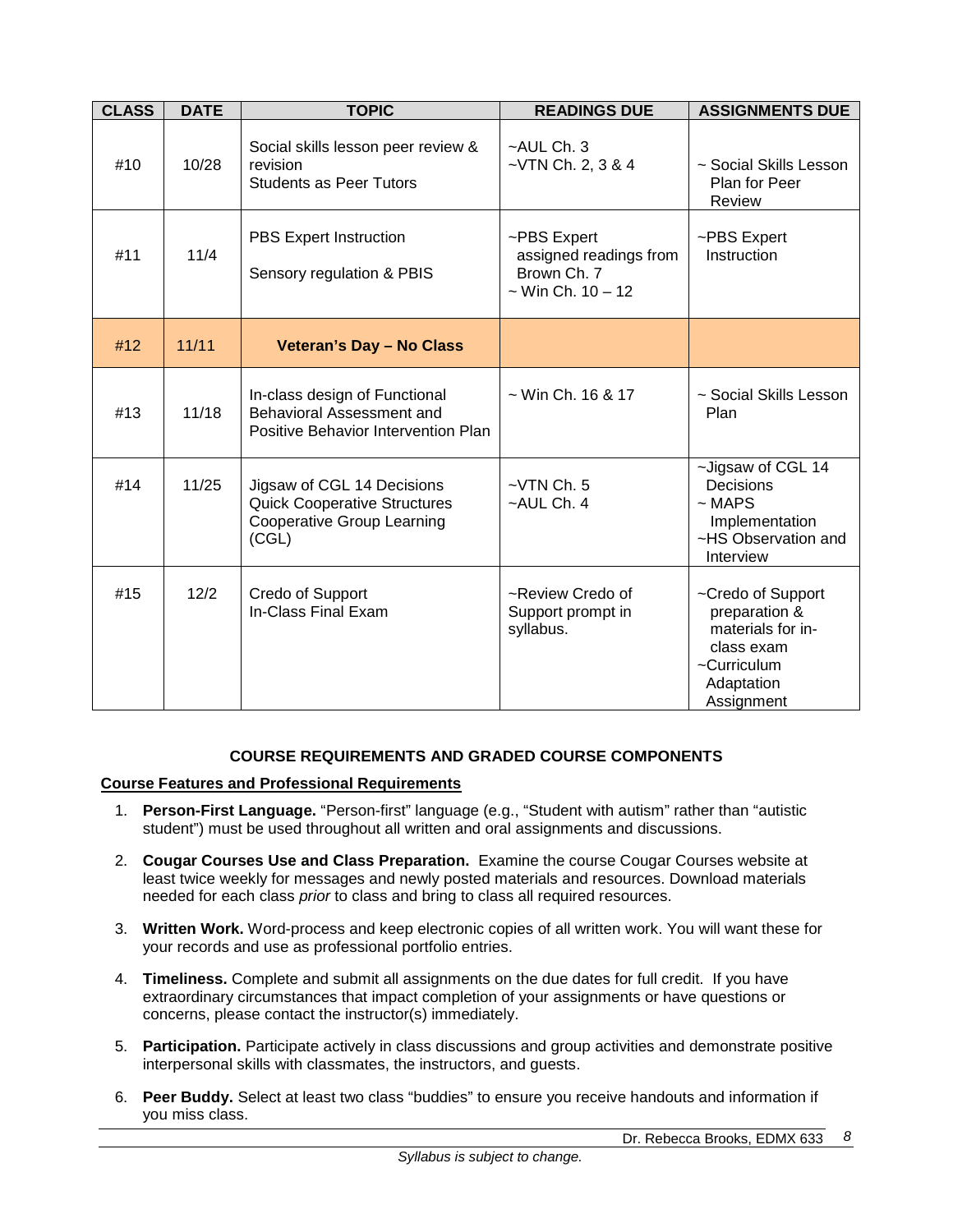# **Course Assignments**

| Face-to-Face Class Participation (5 points per class) | (75 points)   |
|-------------------------------------------------------|---------------|
| <b>Reading Reflections</b>                            | (20 points)   |
| Social Skills Lesson Plan                             | $(15$ points) |
| Jigsaw of CGL14 Decisions                             | $(10$ points) |
| High School Observation and Interview                 | (20 points)   |
| <b>Adaptation Assignment</b>                          | (5 points)    |
| <b>PBS Expert Instruction</b>                         | (5 points)    |
| FBA and BIP Plan In-Class Design                      | $(15$ points) |
| <b>MAPs Implementation</b>                            | (25 points)   |
| Credo of Support Final Exam                           | (10 points)   |
| <b>Total Maximum Points:</b>                          | 200 points    |

# **Grading Standards**

Grades for assignments will be posted on Cougar Courses as they are completed throughout the semester.

| A: 100 - 93% |          | A-: 92 - 90% B+: 89 - 87% B: 86 - 83% B-: 82 - 80% C+: 79 - 78% |             |             |         |
|--------------|----------|-----------------------------------------------------------------|-------------|-------------|---------|
| 200 - 185    | 184 -179 | 178 - 173                                                       | - 172 – 165 | - 164 - 159 | 158-156 |

**NOTE:** The minimum acceptable grade for a course in the professional education credential sequence is C+. A "B" average must be maintained for continuation in the program.

## **Policy on Late/Missed Work**

All assignments are expected to be completed by the assigned due date. If you have extraordinary circumstances that impact completion of your assignments or have questions or concerns, please contact the instructor(s) immediately. Acceptance of late work will be at the professor's discretion and will only be allowed if the student has contacted the professor prior to the original due date. All late assignments will receive a **20% deduction** in point value and will only be accepted within 2 weeks of the due date.

## **Criteria for Written Products**

- The content of each assigned reading is clearly referred to in the document.
- Higher order thinking skills that go beyond reiteration of content (e.g., application, analysis, synthesis, evaluation of content) are clearly demonstrated.
- Spelling, grammar, and mechanical aspects of writing are accurate.
- Thoughts are well organized; section headings are provided as needed.
- The document is word-processed and submitted on or before the date due.

## **School of Education/Course Attendance Policy**

Due to the dynamic and interactive nature of courses in the School of Education, all candidates (course participants) are expected to attend all classes and participate actively. At a minimum, candidates must attend more than 80% of class time, or s/he may not receive a passing grade for the course at the discretion of the instructor. Individual instructors may adopt more stringent attendance requirements. Should the candidate (course participants) have extenuating circumstances, s/he should contact the instructor as soon as possible. *(Adopted by the COE Governance Community, December, 1997).*

You may **not miss more than 2 class meetings** in order to pass this class. . **Five (5) points will be deducted** for each absence. **Points will be deducted** for arriving to class **15 or more minutes late**. . Points may be deducted for lack of participation in class.

In edition to attending regular class sessions, students will complete the MAPS and High School Observation assignments by organizing and attending a meeting off campus, as well as, a high school observation.

## **Student Collaboration Policy**

Students are to complete work individually and independently unless there is an agreement prior to the submission of the assignment with the course instructor(s). Namely, on occasion, the MAPs Implementation and High School IDEIA Interview assignments have been done in pairs.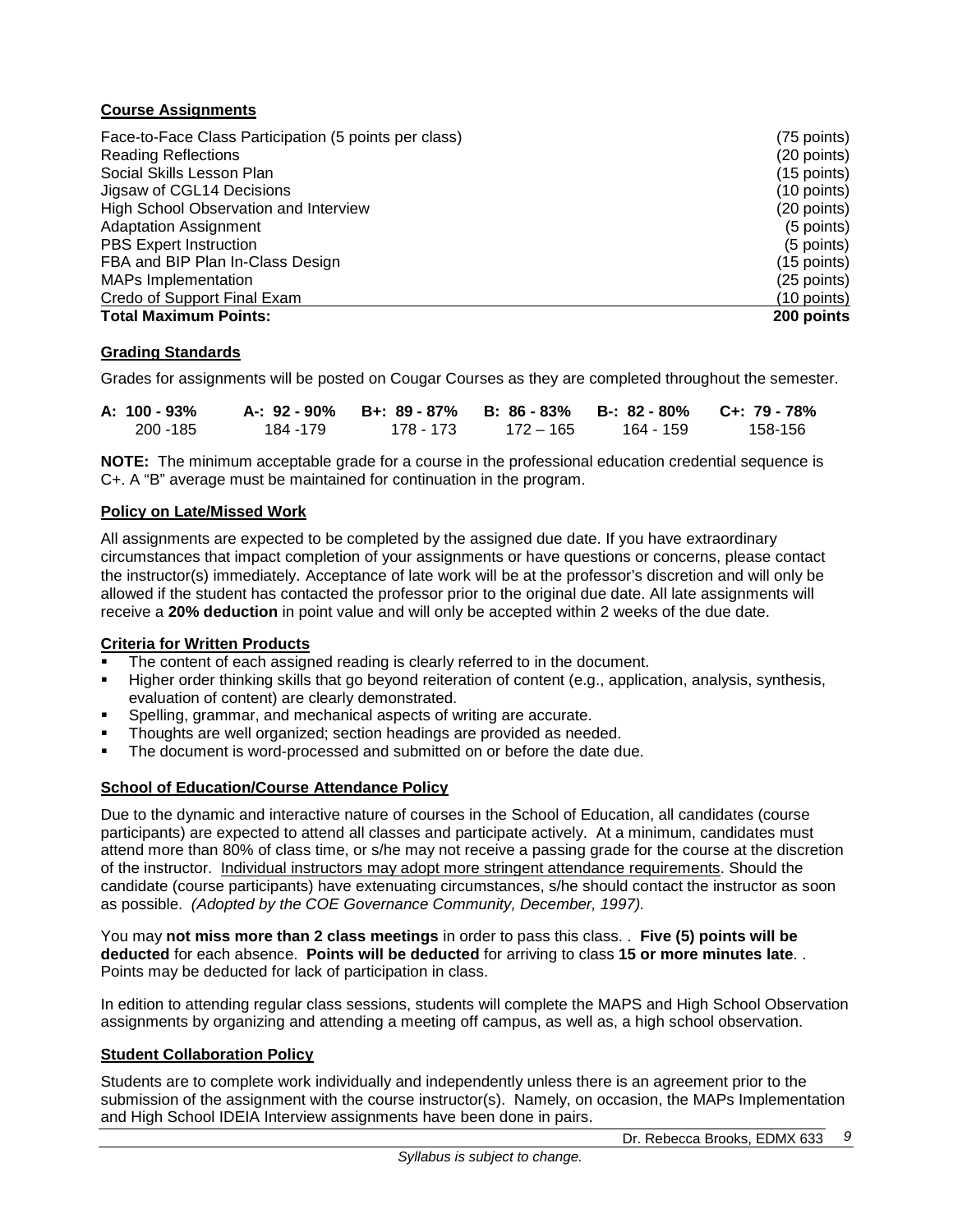# **GENERAL CONSIDERATIONS**

# **CSUSM Academic Honesty Policy**

Students will be expected to adhere to standards of academic honesty and integrity, as outlined in the Student Academic Honesty Policy. All assignments must be original work, clear and error-free. All ideas/material that are borrowed from other sources must have appropriate references to the original sources. Any quoted material should give credit to the source and be punctuated accordingly.

Academic Honesty and Integrity: Students are responsible for honest completion and representation of their work. Your course catalog details the ethical standards and penalties for infractions. There will be zero tolerance for infractions. If you believe there has been an infraction by someone in the class, please bring it to the instructor's attention. The instructor reserves the right to discipline any student for academic dishonesty, in accordance with the general rules and regulations of the university. Disciplinary action may include the lowering of grades and/or the assignment of a failing grade for an exam, assignment, or the class as a whole.

Incidents of Academic Dishonesty will be reported to the Dean of Students. Sanctions at the University level may include suspension or expulsion from the University.

Refer to the full Academic Honesty Policy at: [http://www.csusm.edu/policies/active/documents/Academic\\_Honesty\\_Policy.html](http://www.csusm.edu/policies/active/documents/Academic_Honesty_Policy.html)

## **Plagiarism**

As an educator, it is expected that each candidate (course participant) will do his/her own work, and contribute equally to group projects and processes. Plagiarism or cheating is unacceptable under any circumstances. If you are in doubt about whether your work is paraphrased or plagiarized see the Plagiarism Prevention for Students website [http://library.csusm.edu/plagiarism/index.html.](http://library.csusm.edu/plagiarism/index.html) If there are questions about academic honesty, please consult the University catalog.

## **Students with Disabilities Requiring Reasonable Accommodations**

Students with disabilities who require reasonable accommodations must seek approval for services by providing appropriate and recent documentation to the Office of Disability Support Services (DSS). This office is in Craven Hall 4300, contact by phone at (760) 750-4905, or TTY (760) 750-4909. Students authorized by DSS to receive reasonable accommodations should meet with their instructor during office hours. Alternatively, in order to ensure confidentiality, in a more private setting.

## **Credit Hour Policy Statement**

Per the University Credit Hour Policy:

- For Face-to-Face courses, students are expected to spend a minimum of two hours outside of the classroom each week for each unit of credit engaged in learning.
- The combination of face-to-face time, out-of-class online and field time associated with the course totals to at least the minimum 45 hours per unit of credit.

## **All University Writing Requirement**

This course ensures that the university's minimum 2,500-word per course writing requirement is met through the course assignments, reflections, and postings for Education Specialist standards assigned to this course.

## **Graduate Writing Requirements**

The California State University maintains a Graduation Writing Assessment Requirement (GWAR) for master's candidates. This requirement must be achieved prior to Advancement to Candidacy. A master's candidate will satisfy the graduate writing requirement by receiving a passing score on a written product as assessed with the GWAR rubric. Toward the goal of providing opportunity for graduate students in the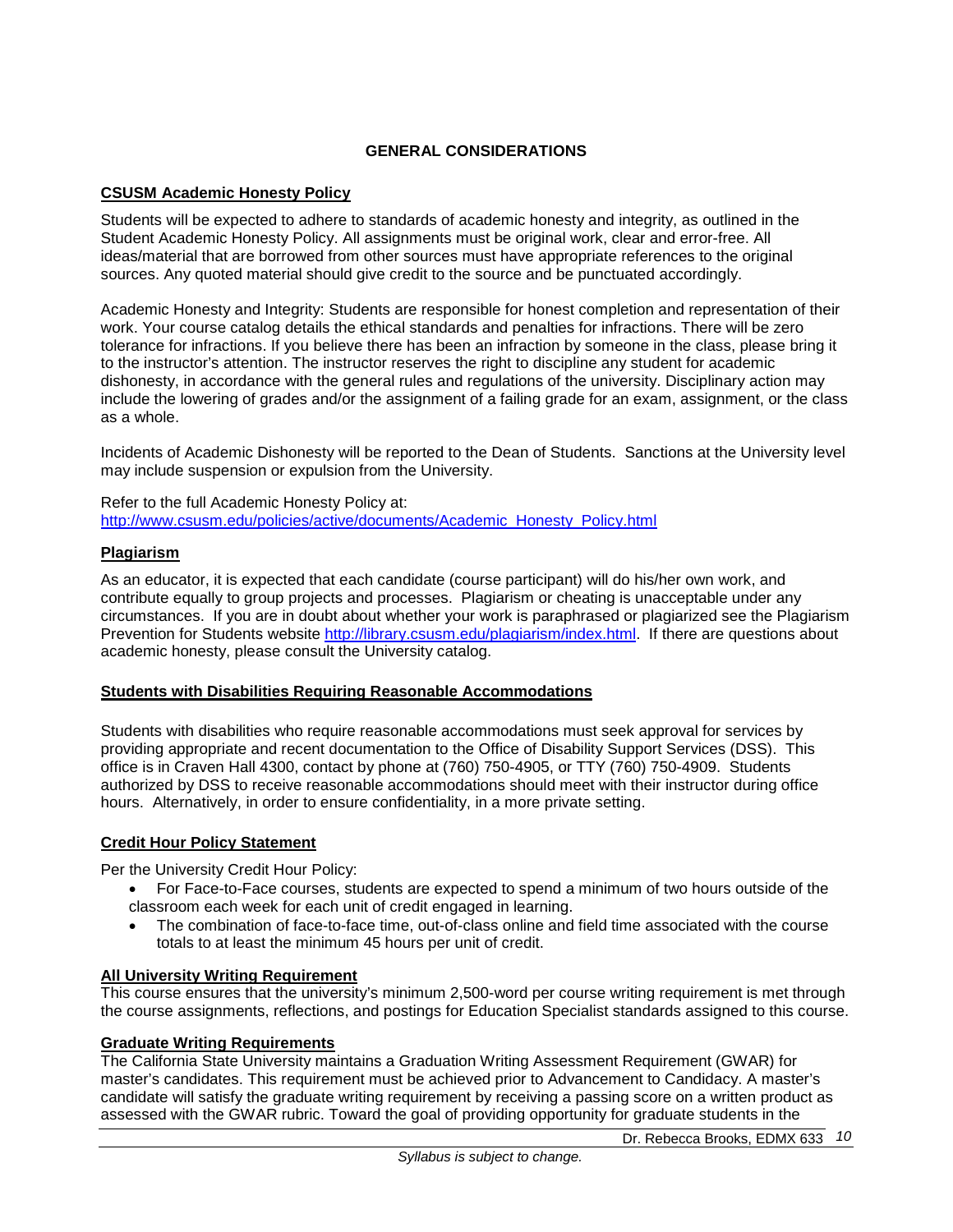School of Education to satisfy the writing requirement, papers in graduate classes are expected to adhere to writing and format style guidelines described in the sixth edition of the *Publication Manual of the American Psychological Association* (*APA Manual*). This manual is required for all graduate-level 600-level courses.

# **Course Format**

Per the CSUSM Online Instruction Policy, EDMX 633 is considered primarily a traditional (FT) instruction, with an online class component, qualifying the course also to be considered hybrid (HY) in nature.

## **Necessary Technical Competency Required of Students**

Candidates are required to have the technical expertise to use online browsers (e.g., Firefox) to access information, use the Cougar Courses platform to access and download course content posted at Cougar Courses and submit assignments, and use various forms of technology (e.g., word processing, CSUSM electronic mail, presentation tools such as PowerPoint) to produce course assignments and instruct others for assignments requiring in-class instruction by candidates. Please save a digital copy of all assignments for your use in your teaching portfolio. Most assignments are submitted online at Cougar Courses; some are submitted both online and/or in class. Details will be given for each assignment in class.

## **Contact Information for Technical Support Assistance**

For technical support assistance, please contact the CSUSM Help Desk. See information on the various ways in which students may get technical support at <http://www.csusm.edu/sth/support/index.html>

## **Electronic Communication Protocol**

Electronic correspondence is a part of your professional interactions. If you need to contact the instructor, email is often the easiest way to do so. It is my intention to respond to all received e-mails in a timely manner. Please be reminded that e-mail and on-line discussions are a very specific form of communication, with their own nuances and etiquette. For instance, electronic messages sent in all upper case (or lower case) letters, major typos, or slang, often communicate more than the sender originally intended. With that said, please be mindful of all e-mail and on-line discussion messages you send to your colleagues, to faculty members in the School of Education, or to persons within the greater educational community. All electronic messages should be crafted with professionalism and care.

Things to consider:

- Would I say in person what this electronic message specifically says?
- How could this message be misconstrued?
- Does this message represent my highest self?
- Am I sending this electronic message to avoid a face-to-face conversation?

In addition, if there is ever a concern with an electronic message sent to you, please talk with the author in person in order to correct any confusion.

## **DESCRIPTION OF ASSIGNMENTS**

## **Face-to-Face Class Participation (75 points maximum)**

The purpose of this requirement is to ensure active participation during class sessions and opportunities to demonstrate collaborative teaming and cooperative group small group interpersonal skills. Because group activities and other active learning procedures are used to introduce and reinforce substantial amounts of material addressed in this course, regular attendance and participation is critical. If a candidate needs to miss part or all of a class**, the instructor must be informed in advance.** Candidates are responsible for requesting information missed due to absence. *A candidate may not pass this class if 20% or more of class session time is missed* (except in rare cases of extreme hardship when expected competences have been demonstrated.)

- You may **not miss more than 2 class meetings** in order to pass this class.
- **Points will be deducted** for each absence.
- **Points will be deducted** for arriving to class **15 or more minutes late**. .
- Points may be deducted for lack of participation in class.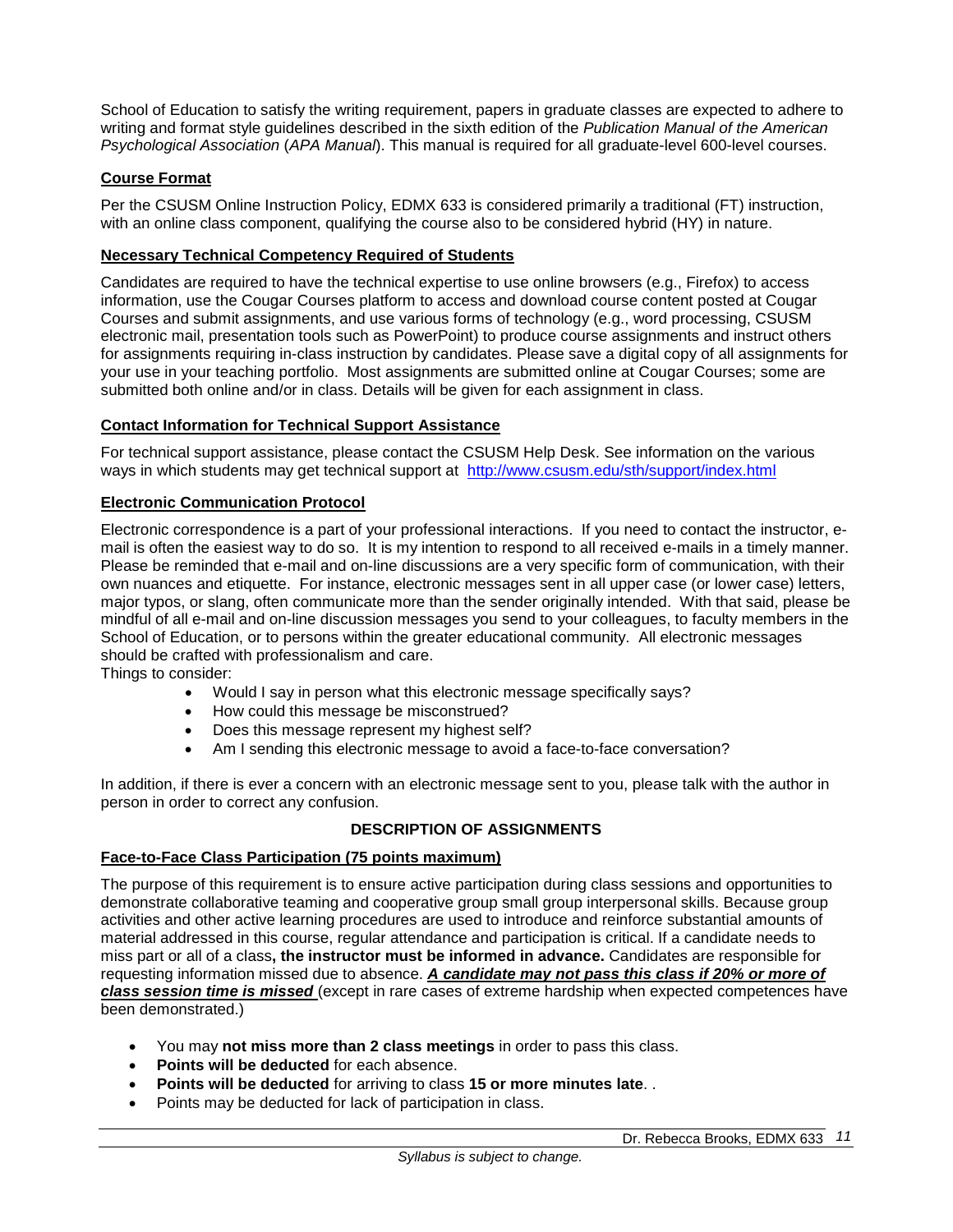## **Reading Reflections (20 points maximum)**

The purpose of the reading reflections is to provide candidates with regular opportunities to demonstrate their understanding of and ability to apply critical aspects of professional practice and standards. For full credit, each reflection must be word processed and submitted on or before the date due. Be prepared to discuss reflections in class.

## **Reading Reflection #1 (5 points)**

Read Chapters 1 and 9 of the Villa, Thousand, and Nevin (VTN) text.

**Part 1:** From Chapter 1, Which two of the rationale for collaborating with students are the most compelling for you? Why?

**Part 2:** From Chapter 9, Which of the strategies and tools presented are new to you? Which must you absolute include in your OWN discipline pyramid? Be as comprehensive and inclusive as you can.

## **Reading Reflection #2 (5 points)**

Watch this introductory YouTube videos to become oriented to *Win Win Discipline*. <http://www.youtube.com/watch?v=cAciWa6H4To> Then read pages iii  $-$  xxi and Chapters 1, 2, 3,  $\&$  7 of the KKS text.

**Part 1:** Create a graphic organizer to help you remember the 4 types of disruptions, the 7 positions, the 3 pillars and the 3 building blocks: Follow Ups, Moment-of-Disruption, and Prevention. If you wish to use prepared graphic organizers, you can search the web for templates by goggling "graphic organizer" and/or foldables at [www.pinterest.com/alwayslearning/foldables-as-graphic-organizers/](https://www.pinterest.com/alwayslearning/foldables-as-graphic-organizers/)

**Part 2:** Compose a 1-paragraph summary of how the information in these chapters and pages interface with the four dimensions of the Circle of Courage. To learn more about the Circle of Courage, see Chapter 1 of VTN, and Google "Circle of Courage".

## **Reading Reflection #3 (5 points)**

Create a graphic organizer for Part 1 and Part 2. If you wish to use prepared graphic organizers, you can search the web for templates by goggling "graphic organizer" and/or foldables at [www.pinterest.com/alwayslearning/foldables-as-graphic-organizers/](https://www.pinterest.com/alwayslearning/foldables-as-graphic-organizers/)

*Part 1:* Chapter 8 of *Win Win Discipline* focuses upon preventative procedures on the bottom of the discipline pyramid (see Figure 9.1 of Chapter 9 of VTN). Select *two* preventative procedures for *each of the 7 positions* (for a total of 14 procedures) that absolutely must be on the bottom level of your OWN discipline pyramid. Compose a brief rationale as to why you selected the procedures for each position. (2 points)

*Part 2:* Chapter 13 of the *Win Win Discipline* is a gold mine of structures and strategies for responding to the 7 positions. This reflection is designed to assist you to add content to the levels of the discipline pyramid (see Figure 9.1 of Chapter 9 of VTN). Select *two* strategies/structures for *each of the 7 positions* (for a total of 14) that absolutely must be on your discipline pyramid. First, name each of the 14 strategies/structures you select; 2) indicate where on the five levels of the discipline pyramid each of the 14 strategies/structures belongs; and 3) compose a brief rationale as to why you chose the strategy/structure (i.e., how it will help students and/or you, as a teacher). (3 points)

## **Reading Reflection #4 (5 points)**

First read the parable on page 20.26 of the KKS text. Then carefully read Chapter 20 of Win Win Discipline and Chapter 8 of the VTN text. Exercise your creativity and use your Multiple Intelligences to represent:

- a) what you learned or were reminded about the development of social life skills including conflict mediation skills
- b) the specific strategies you will use or life skills you will teach to develop your students' responsibility/response-ability.

The content of **both** chapters, including the parable, must be clearly represented in your Part a and b representations.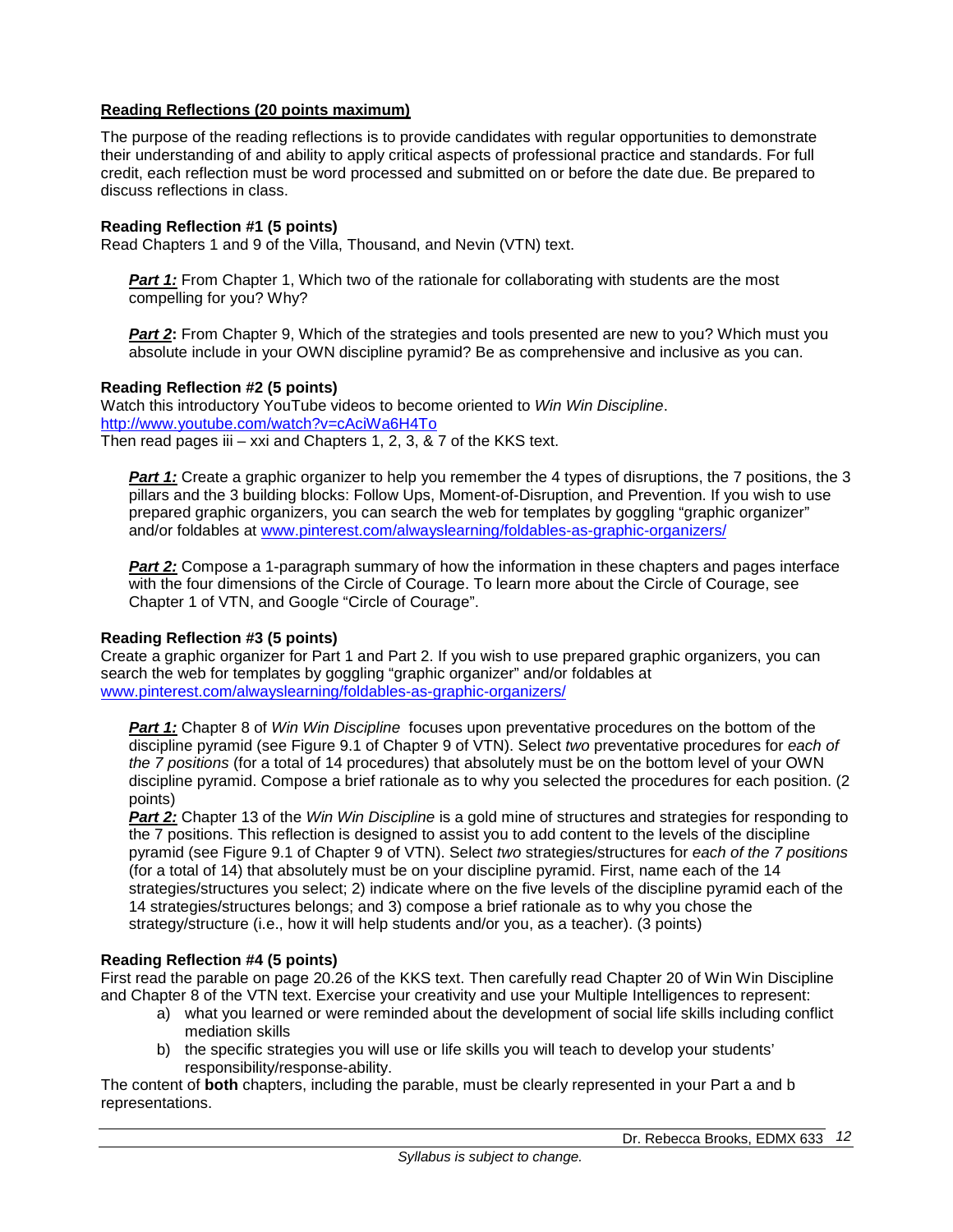# **Social Skills Lesson Plan (15 points)**

The purpose of this assignment is to ensure that participants can design a social skills lesson that can be used as a component of a cooperative group lesson or as a "stand alone" lesson that supports students' social behavior development. A lesson format provided by the instructor is used to organize this lesson. The lesson will be reviewed by peers in class for revisions. Three extra credit reflection points may be earned for delivering the lesson to students and submitting a one-page typed reflection about the delivery of the lesson, including what went well about the lesson and what you would change next time you implement it.

## **Curriculum Adaptation Assignment (5 points)**

Following the instruction provided in class on curriculum adaptations, you will identify an assignment or classroom assessment from you clinical practice site that you feel could benefit from being adapted using the strategies taught in class, along with any other creative ideas you may have. You will provide a copy of the original assignment or classroom assessment along with the adapted version that you created. You will also include a paragraph explaining what adaptation strategies you implemented and why you chose those them.

## **Jigsaw of CGL 14 Decisions (10 points)**

From VTN Chapter 2, you will be given a subset of the 14 teacher decisions and will teach that subset to a small group of classmates. In preparing to teach, create a 1-page graphic organizer or design an interactive game that creatively represents what you consider to be the most important things to know and remember. Some decisions include illustrative stories, so be prepared to tell the stories. Make copies of the handout, one each for your small group of teammates and one for your instructor. Remember to use all that you know about effective instruction (e.g., active engagement with materials, checking for understanding, visual representations, effective questioning) in your teaching so it is a lively demonstration of your teaching skills. You must upload your graphic organizer or picture of your interactive game and explain how you made your lesson interactive. **Note: A portion of this assignment involves in-class teaching which cannot be made up, so be sure to be in class to receive full points.**

# **PBS Expert Instruction (5 points)**

Brown's text provides detailed instruction on all aspects of Positive Behavior Supports (PBS). You will study and become an expert in certain aspects of the PBS process and will then teach a peer(s) your area of focus. Everyone will have some shared reading. In preparing to teach, consider what is most important for your classmates to know and create a handout, a visual, and/or graphic organizer for others to take notes on or fill in. Feel free to use the figures and examples that are in the text to illustrate what you are teaching. Make copies of the materials for your peer(s) and instructor. Each expert will have approximately 10 minutes to teach his/her content to their partner(s). As with the Jigsaw of CGL 14 Decisions preparation, be sure to use in your teaching all that you know about effective instruction (e.g., active engagement with materials, checking for understanding, visual representations, effective questioning), so it is a lively demonstration of your instructional skills. **Note: A portion of this assignment involves in-class teaching which cannot be made up, so be sure to be in class to receive full points.**

## **FBA and BIP In-Class Design (15 points)**

As a team, students will conduct a Functional Behavioral Assessment and develop a Behavior Intervention Plan for a student presented in an in-class scenario.

## **Note: This is an in-class assignment that cannot be made up, so be sure to be there.**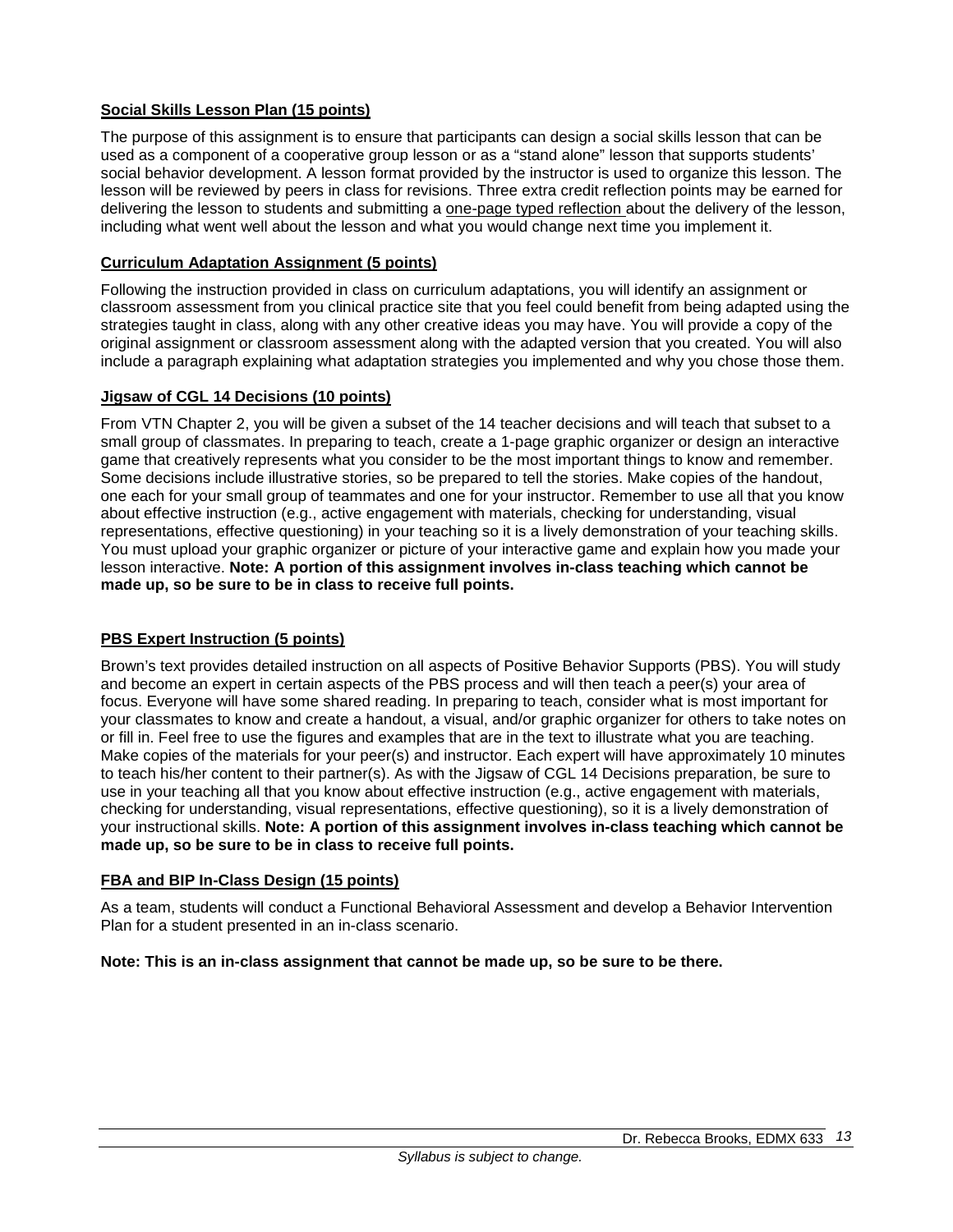# **MAPs Implementation (25 points)**

The purpose of this assignment is to give you practice applying the assessment skills of Intensive Discovery by obtaining information from the student, family members, and friends in an authentic and person-centered way. Review the MAPs materials on Cougar Courses and in Chapter 7 of the Villa, Thousand, and Nevin (VTN) text.

You will conduct a MAPs meeting and develop a "MAPs" report for one focus individual. The ideal focus individual is a student eligible for special education whom you serve. If you are not in clinical practice or are not the service coordinator for such a student, you may need to be creative and identify a person for whom the MAPs process would make a positive contribution to that person's life. For example, do you have a friend with a family member or a youth not eligible for special education who could benefit from Intensive Discovery to plan for the future. Be sure to invite as many significant others (i.e., family members, friends) as possible as well as appropriate professionals to participate in the MAPs process. The more the merrier. Your written reflection should be comprehensive and must include the following components.

- 1. What was the rationale for choosing this student/person? Describe the person in terms of gender, age, strengths, and any other relevant characteristics such as educational needs or living situation. Describe the context of the MAPs process. Who was present? Where did it occur? ((Note: Conduct the MAPs session in a comfortable location, such as the individual's home.) (4 points)
- 2. For each of the steps of the process, provide a picture of the poster paper. Share what was identified and prioritized as the most important needs and goals. Also identify potential next steps. (7 points)
- 3. For the "Plan of Action," recommend specific areas or skills to work on based upon the outcomes of the MAPS process. (9 points)
	- Translate the outcomes of the MAPS session into 3 IEP-like goals.
	- At least one goal must relate to relationships, friendships, and/or social skills. At least one goal must relate to life beyond the current school context (e.g., recreation, living, vocational/employment, life in the community, post-secondary life, transition to the next school). All three goals must directly relate to an important theme that emerges from the MAPS meeting.
	- As on an IEP plan, each goal must have a positively stated (i.e., what the student can do!) present level of performance (**PLOP**) or baseline statement.
	- Each goal must have at least *two* activities between now and the goal's target date to support accomplishment of the goal
- 4. Compose a reflection on the experience that includes all four of the following elements. (4 points)
	- Your own reaction to the process
	- The reaction of the participants
	- Ways in which you would "better" prepare for or conduct a MAPS session in the future, and
	- Your thoughts, feelings, and opinions regarding your role as an advocate for realizing your students' dreams through person-centered and student-led planning in IEP development and futures planning.
- 5. Completeness and organization of information requested. Includes a title page, a section for each of the steps of the MAPS as well as the report described in items 1 - 4 above. (1 point)
	-
	- Sensitivity and respect for student and family.<br>• Evidence of input and feedback from MAPS pr • Evidence of input and feedback from MAPS participants (e.g., photo of the MAPS posters and a written summary of the contents of each poster, direct quotes of participant reactions).
	- Word-processed and appropriate use of standard English, grammar, spelling, and mechanics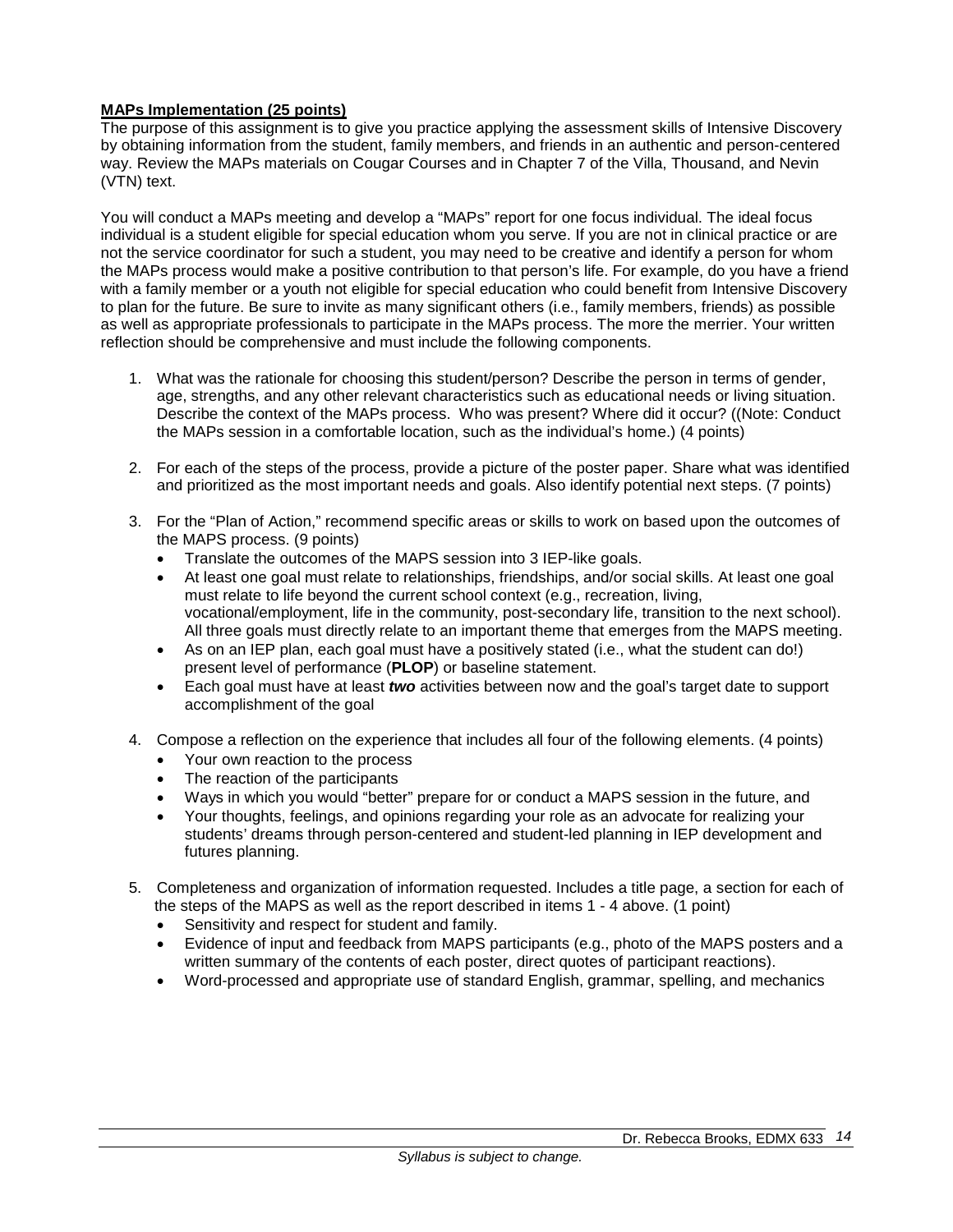## **High School Observation and Interview: Implications of IDEIA and More (20 points)**

Every Education Specialist is expected to understand the unique aspects and challenges of supporting high school-aged youth with special education needs, even if s/he does not work at the secondary level. You will develop these understandings through this self-directed field experience.

A minimum requirement is that you spend the equivalent of a full school day in one or more high schools, shadowing one or more special education staff members, interviewing staff, and observing classes which students attend. You must shadow a special educator who is serving in a mild-moderate education specialist role and not as a teacher serving primarily students with moderate and severe disabilities. (You will have an opportunity to do this in another course.) Since you will not be observing a particular student, you will not need specific permission for observations. But you will need to have signatures from your host teacher(s). Remember, in all of your note taking and in any written product describing your high school experiences, you are to *maintain confidentiality* and not refer to a student by name.

The protocol for arranging for a visit is to call the school's coordinator of special education and introduce yourself and the purposes of the visitation. When you arrive at the school, be sure to have with you your time sheet, letter of introduction, and the provided questions to ask. A day-long visitation is preferred. If this is not an option, you may visit the same site on two or more days. Visits to multiple sites also have distinct advantages, as you can see and compare how different campuses approach the same issues.

If you wish to visit a high school with a partner, please do so, as long as it meets with advance approval of your host special education personnel AND your EDMX 633 instructor(s). Crowds draw attention away from instruction, so group size is limited to two people. If you visit with a peer, identify your partner in your report. As a guest, at all times behave in your most professional and courteous manner. Reserve any verbal critiques for the assignment's reflection.

What will you look for and what will you ask? You will be provided questions that directly relate to IDEIA 2004 demands in the roles of educators, students, and teachers. You are to ask questions, observe, and otherwise "fact find" (i.e., use web resources) in order to obtain responses to these questions that are *comprehensive and complete*. Keep your eyes open, ask students to describe their experiences as well. What you see may or may not "match" what you are told.

Your write up has *three* components:

The *first* component is comprised of the responses to the questions provided to you.

The *second* component is your in depth analysis of the practices observed at this high school site, based upon the question responses and observation. Please address all 4 of the following areas:

- STRENGTHS
- CONCERNS
- QUESTIONS I STILL HAVE
- RECOMMENDATIONS FOR IMPROVEMENT (you must have at least 2.)

The *third* component is the time sheet with signatures from the hosts for each day and time period of the visitation(s). You cannot get credit for this assignment without this!

This is your professional development experience, so enjoy it and set it up in a way that meets your needs!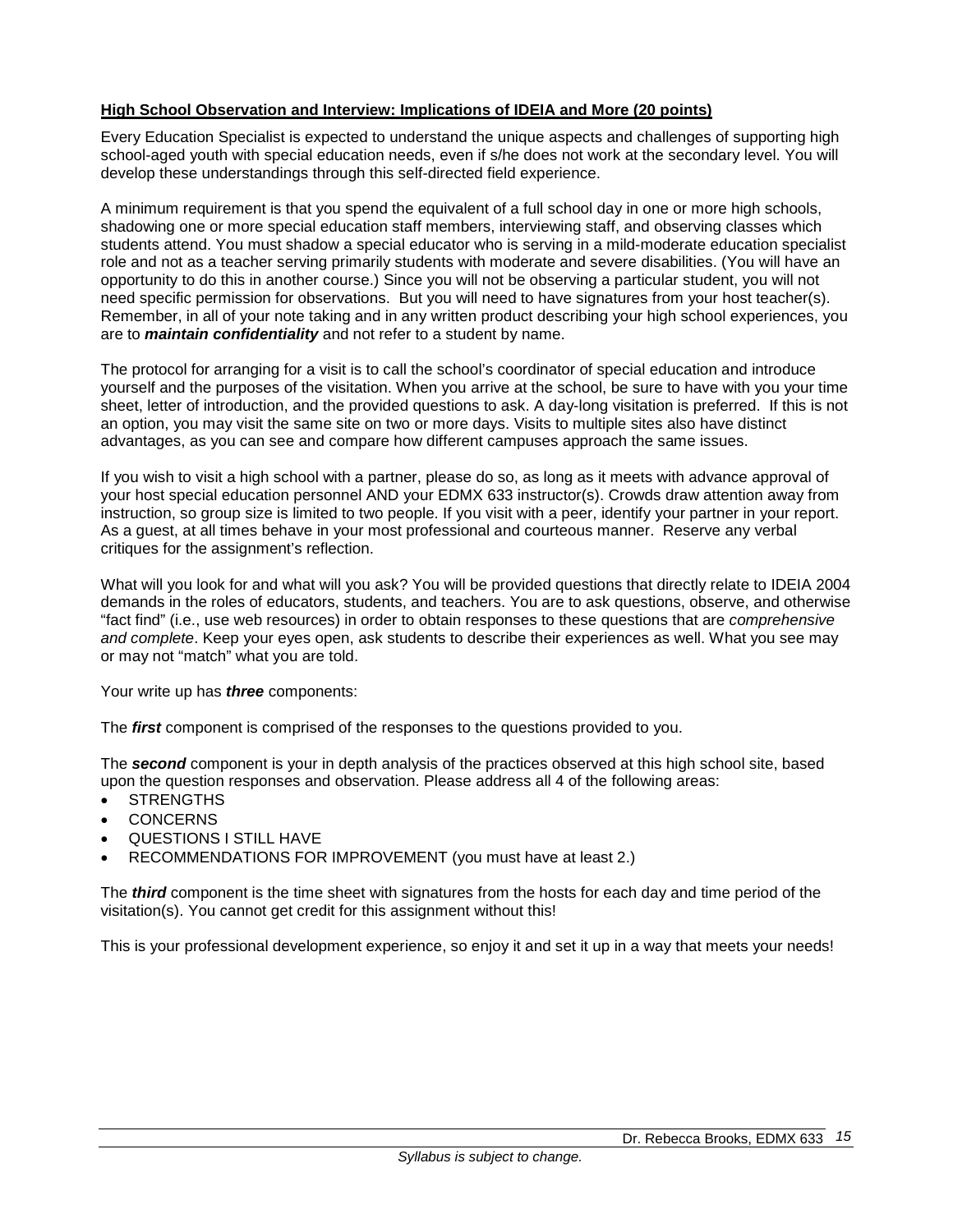# **"Credo of Support" Final Exam (10 points)**

The Frisbee Theory: "It seemed as though every time The Bee appeared, people dropped any thoughts of judgment or pretense. People began to **be** with each other instead of **around** each other." (*Intentional Teaming,* p. 56)

Reading Brown's Ch. 11, viewing materials on Cougar Courses, and together with what you already have learned about relationship and friendship building, you will create IN CLASS a *Credo of Support* poster, PowerPoint, mobile, live demonstration performance, or other visual/audio product that provides 13 ways in which you, as a teacher, and your students can create **Bee together** opportunities **–** opportunities to develop and maintain **natural social and friendship-potential relations** and facilitate any student with learning or behavior differences being a **valued member of the classroom and school community**. In addition to the 13 Social Outcomes that are shared as practices and/or principles, provide a rationale or "anticipatory set" of why relationship development is important in the curriculum. Provide enough detail so that a naïve consumer could actually use each practice or principle.

Make this appealing and usable! So, include graphics, website citations & links, examples, real objects, pictures, YouTube videos, and anything else that would help a student, teacher, paraeducator, or parent understand your credo! Check to make sure you use People First Language. Bring any and all materials you might need to create your product to Class Session #15. You may bring prepared materials (e.g., PowerPoint slides), but realize that you will be assigned teammates by your instructor and be given no more than 60 minutes to create a final product to share with the entire class, so your ideas might need to be modified to fit your team's collective ideas for the team Credo of Support.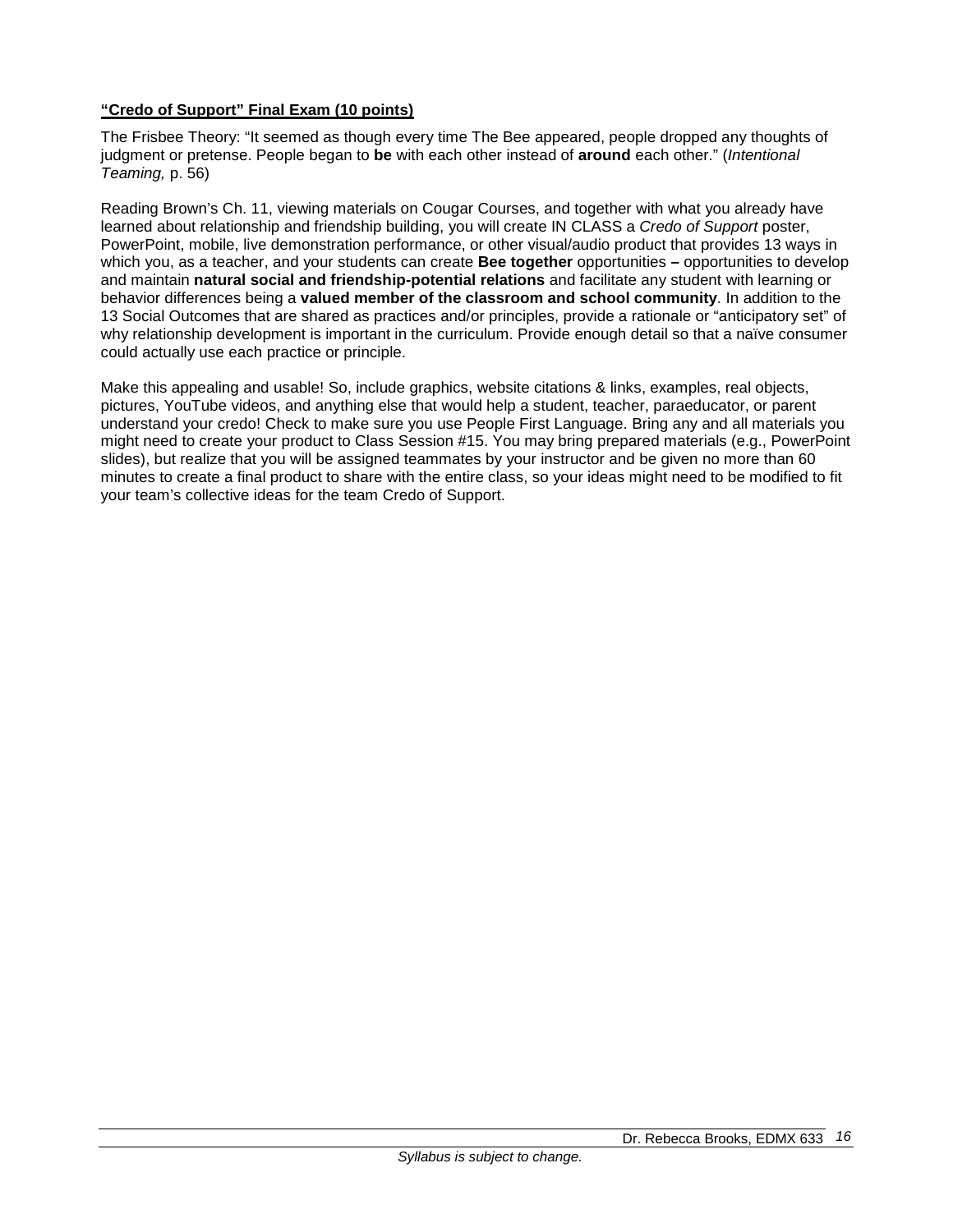Dear Principal and Special Education Staff,

An important special education field experience for all Cal State San Marcos Mild/Moderate and Moderate/Severe Education Specialist credential candidates is to spend time in a variety of special education settings. Since special education service delivery at the high school level can be significantly different from service delivery in elementary settings, it is critical that credential candidates have a chance to a) talk with and shadow high school special educators, b) observe in general education classrooms in which students with disabilities are supported, c) observe and interact with students with a wide range of disabilities, and d) learn about the policies and procedures including transition planning.

It would be greatly appreciated if one or more of our credential candidates could spend eight hours under the guidance and management of one or more of your special education faculty engaged in the activities described above. Candidates could spend an entire day on campus (during, before, and/or after school hours); or observations could be spread across two or more days. This is up to the discretion of the credential candidate's host teacher(s).

The credential program faculty and staff hope that this is an experience that your faculty and staff find interesting and valuable. As a CSUSM School of Education faculty member, I extend the university's thanks for your continued support of the professional development of educators in the San Diego County area and the CSU San Marcos credential programs, in particular. If you have any questions or concerns, please e-mail me at rbrooks@csusm.edu.

Respectfully,

*Rebecca Brooks* 

Dr. Rebecca Brooks CSUSM Special Education Credential and Graduate Programs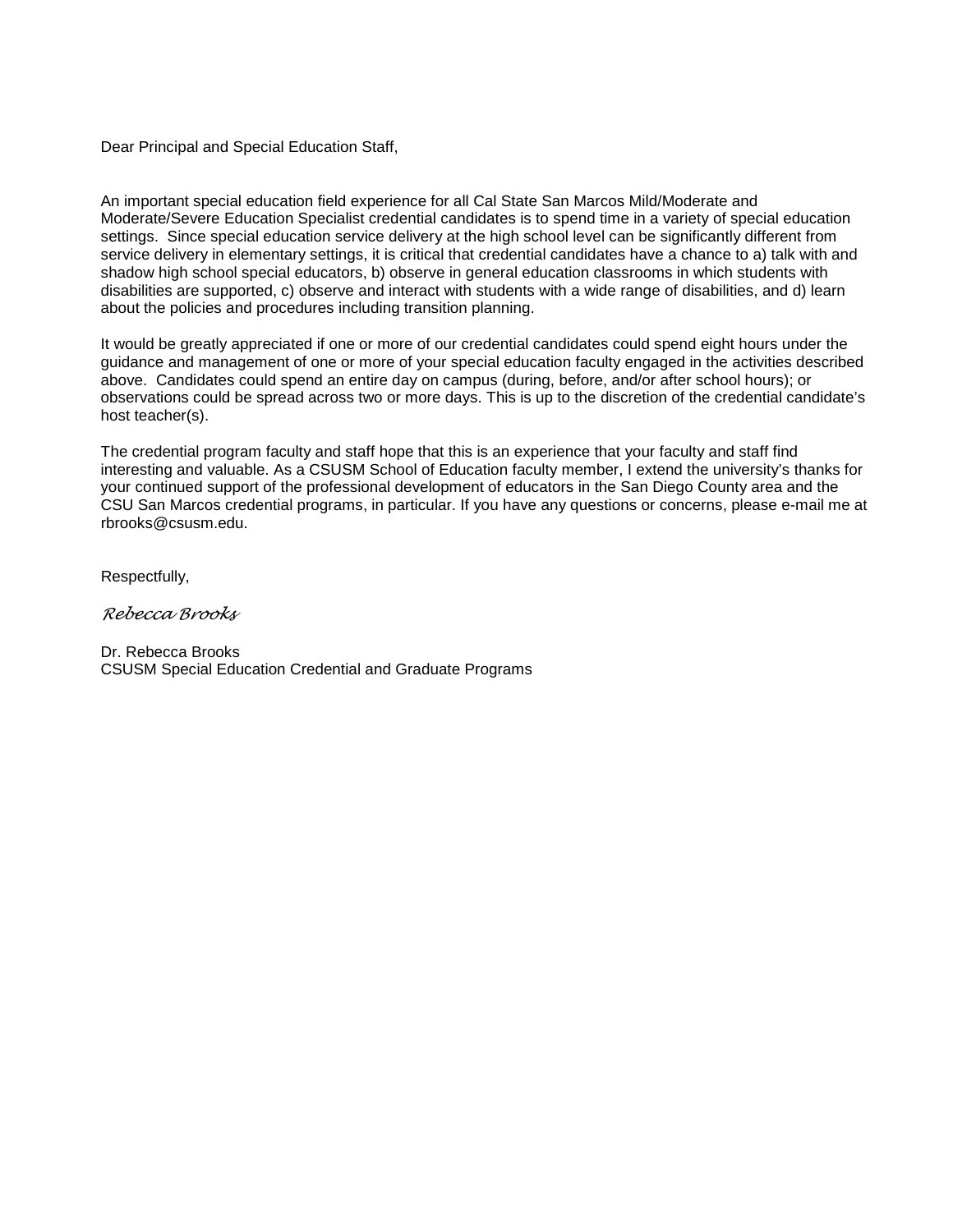# **HIGH SCHOOL OBSERVATIONS**

1. What did you observe in terms of students being included in general educations classes?

2. What type of academic supports did you observe being given to students? If you didn't, what would you suggest.

3. What type of peer support did you observe being provided to students? If you didn't, what would you suggest.

4. What teaching strategies did you observe that you found to be incredibly useful to students?

5. What communication strategies between general educators and education specialists did you observe? If you didn't, what would you suggest.

6. Share something that you observed that you found to be insightful and that will impact how you teach in the future.

## **HIGH SCHOOL INTERVIEW QUESTIONS**

1. What arrangements are made so that *general education teachers* may actively participate in students' IEP meetings? And, how would you improve this practice?

2. In what ways do you ensure regular communication with classroom teachers (e.g., check ins, co-teaching) in order to coordinate curriculum, instruction, and accommodations? And, how would you improve this practice?

3. What are specific ways you and your school facilitate parent participation in IEP meetings and IEP goal development? What are your home-school communication strategies? And, how would you improve this practice?

4. In what ways do you and your special education faculty teach and coach students to actively participate in and lead their own IEP meeting?

5. As part of the ITP planning process, in what ways do you at this school, explore the dreams, fears, strengths, and aspirations of your students and their friends and family?

6. Please describe in as much detail as possible the process for educating (and informing) students about their age of majority rights by age 17? What materials do you use to teach them about these rights? What direct instruction do you offer to ensure understanding of their rights?

7. What do you know of Smarter Balanced assessment universal supports and test variations for all students and accommodations for students with IEPs and 504 plans?

8. What do you know about assessing students with disabilities on the ELPAC?

**NOTE:** Know that Common Core State Assessment Smarter Balanced Assessment system has many built in approved universal supports, test variations, and accommodations for ANY student and accommodations and modifications that can be provided for students with IEP or Section 504 plans.

- Matrix 1: Universal Tools, Designated Supports and Accommodations for the California Assessment of Academic Performance and Progress <http://www.cde.ca.gov/ta/tg/ai/caasppmatrix1.asp>
- Smarter Balanced Accessibility and Accommodations <http://www.smarterbalanced.org/assessments/accessibility-and-accommodations/>
- Assessing Students with Disabilities on the ELPAC Accessibility:<https://www.cde.ca.gov/ta/tg/ca/documents/elpacresources1018.pdf> Alternate Assessment:<https://www.cde.ca.gov/ta/tg/ep/alternateelpac.asp>